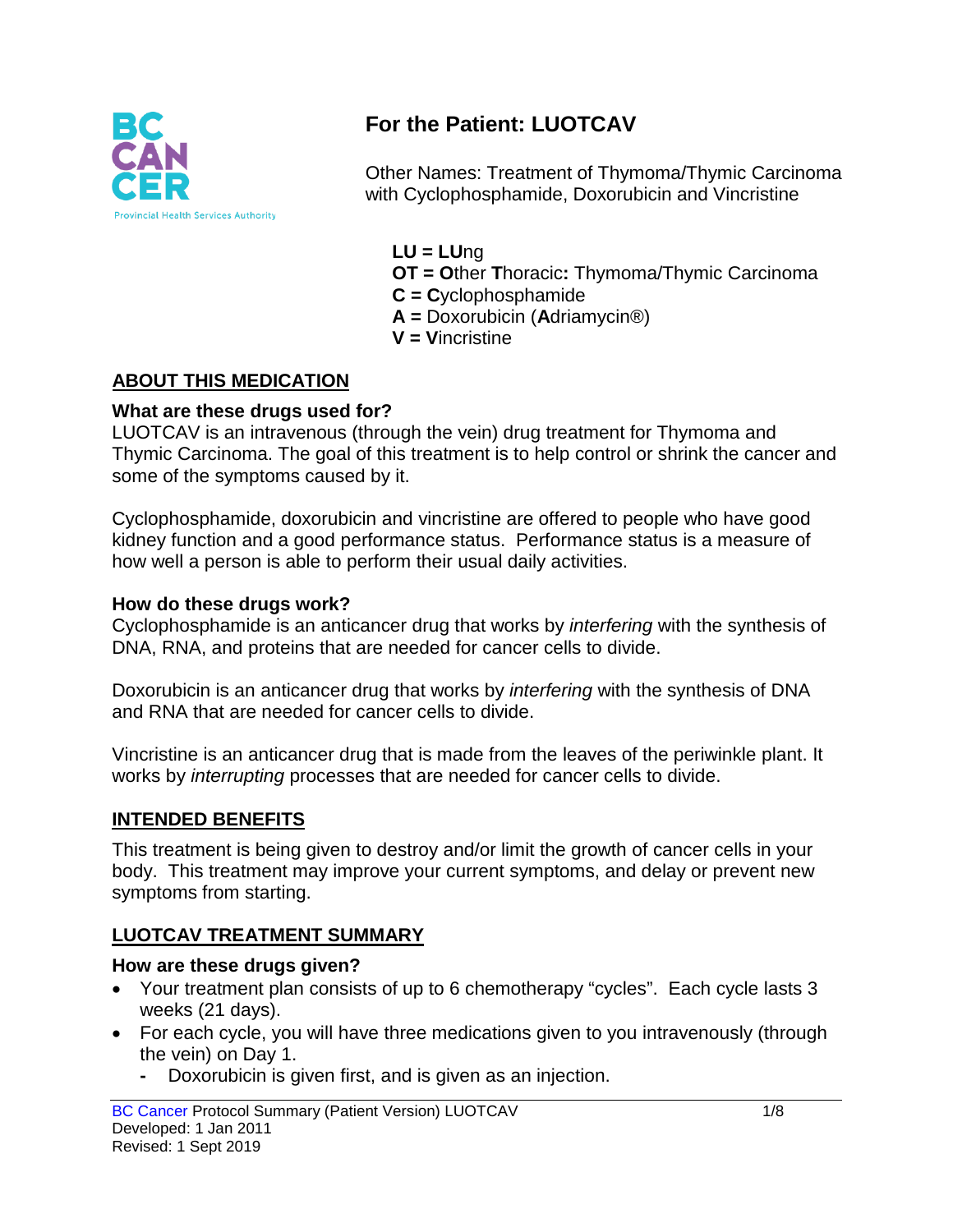- **-** Vincristine is given second, and is given intravenously over approximately 15 minutes.
- **-** Cyclophosphamide is given last, and is given intravenously over approximately one hour (60 minutes).

## **What will happen when I get my drugs?**

- A blood test is done within one month of starting treatment.
- A blood test is also done before Day 1 of each cycle.
- The dose and timing of your chemotherapy may be changed based on your blood test results and/or other side effects.
- Your very first treatment will take longer than other treatments because a nurse will be reviewing the possible side effects of your chemotherapy plan and will discuss with you how to manage them. *It is a good idea to bring someone with you to your first chemotherapy appointment.*
- You will be given a prescription for anti-nausea medications (to be filled at your regular pharmacy). Please bring your anti-nausea medications with you for each treatment. Your nurse will tell you when to take the anti-nausea medication. You may also need to take your anti-nausea drugs at home after therapy. It is easier to prevent nausea than to treat it once it happens, so follow directions closely.

# **LUOTCAV TREATMENT PROTOCOL**

### Start Date: **with a start of the Start Date:**

**Cycle 1:**

| Day 1             | Day 2     | Day 3  | Day 4     | Day 5     | Day 6         | Day 7     |
|-------------------|-----------|--------|-----------|-----------|---------------|-----------|
| <b>Blood Test</b> | <b>No</b> | No     | <b>No</b> | <b>No</b> | No            | <b>No</b> |
| Doxorubicin,      | Chemo     | Chemo  | chemo     | chemo     | chemo         | chemo     |
| Vincristine &     |           |        |           |           |               |           |
| Cyclophosphamide  |           |        |           |           |               |           |
| Day 8             | Day 9     | Day 10 | Day 11    | Day 12    | Day 13        | Day 14    |
| <b>No</b>         | <b>No</b> | No     | No        | <b>No</b> | No            | No        |
| chemo             | chemo     | chemo  | chemo     | chemo     | chemo         | chemo     |
| Day 15            | Day 16    | Day 17 | Day 18    | Day 19    | <b>Day 20</b> | Day 21    |
| No                | No        | No     | No        | <b>No</b> | No            | No        |
| chemo             | chemo     | chemo  | chemo     | chemo     | chemo         | chemo     |

# **This 21-day cycle will repeat up to 5 more times.**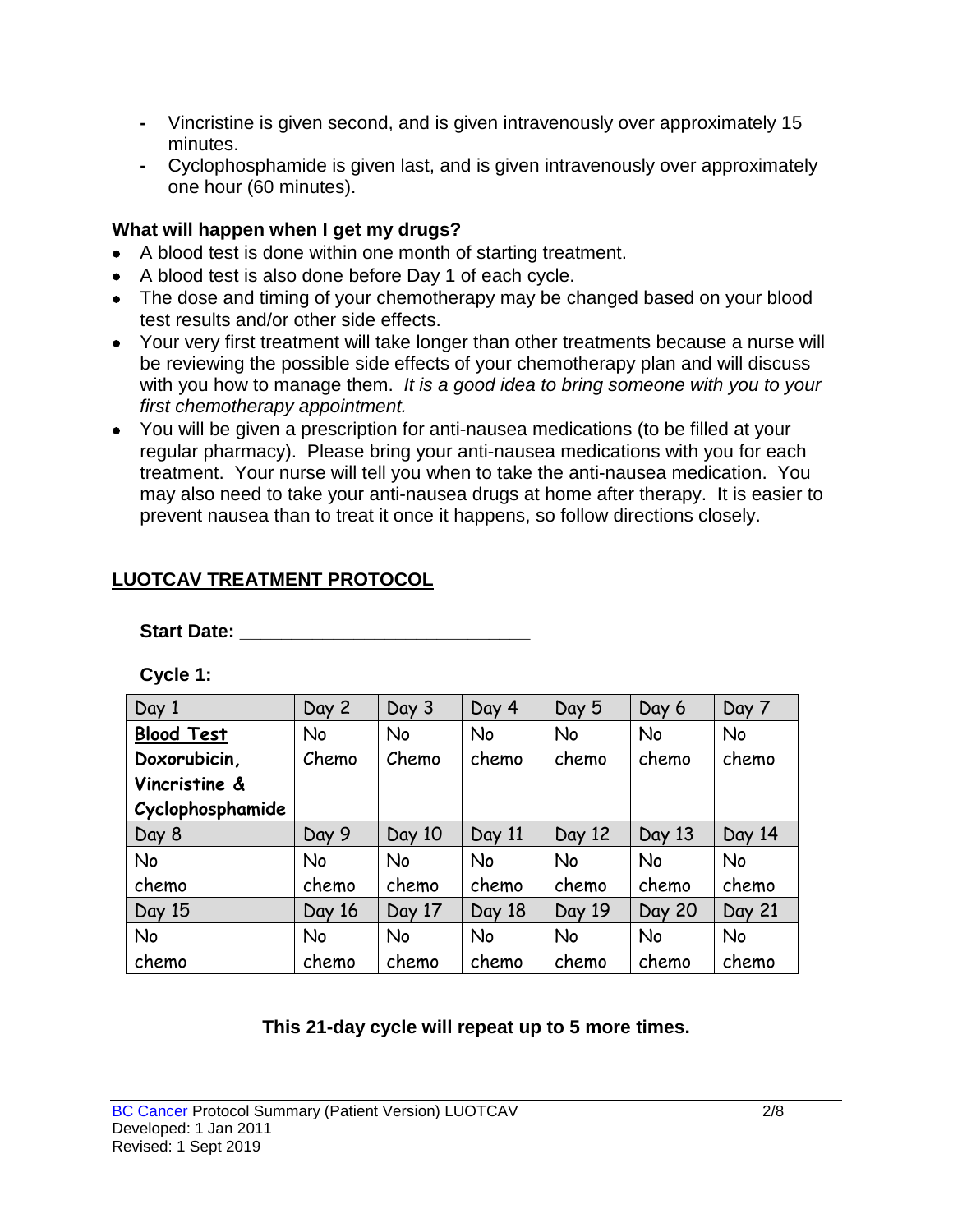## **CHEMOTHERAPY SIDE EFFECTS AND MANAGEMENT**

# **Are there any risks?**

• Unexpected and unlikely side effects can occur with any drug treatment. The ones listed below are particularly important for you to be aware of.

| <b>SIDE EFFECTS</b>                                                                                                                                                                                                                                                                        | <b>How Common Is</b><br>lt? | MANAGEMENT                                                                                                                                                                                                                                                                                                                                                                                          |
|--------------------------------------------------------------------------------------------------------------------------------------------------------------------------------------------------------------------------------------------------------------------------------------------|-----------------------------|-----------------------------------------------------------------------------------------------------------------------------------------------------------------------------------------------------------------------------------------------------------------------------------------------------------------------------------------------------------------------------------------------------|
| Your white blood cells will<br>decrease after your treatment.<br>They usually return to normal<br>within 3 weeks. White blood<br>cells protect your body by<br>fighting bacteria (germs) that<br>cause infection. When they<br>are low, you are at greater<br>risk of having an infection. | Very common                 | To help prevent infection:<br>Wash your hands often and always after using the<br>bathroom.<br>Take care of your skin and mouth by gently washing<br>regularly.<br>Avoid crowds and people who are sick.<br>Call your doctor <i>immediately</i> at the first sign of an<br>infection such as fever (over 100°F or 38°C by an oral<br>thermometer), chills, cough or burning when you pass<br>urine. |
| Your platelets may decrease<br>after your treatment. Platelets<br>help to make your blood clot<br>when you hurt yourself. You<br>may bruise or bleed more<br>easily than usual.                                                                                                            | Common                      | To help prevent bleeding problems:<br>Try not to bruise, cut or burn yourself.<br>Clean your nose by blowing gently, do not pick your nose.<br>Brush your teeth gently with a soft toothbrush as your<br>gums may bleed more easily. Maintain good oral hygiene.<br>Avoid taking ASA (eg: ASPIRIN®) or ibuprofen (eg: ADVIL®),<br>unless prescribed by your doctor.                                 |
| Doxorubicin and vincristine<br><b>burn</b> if they leak under the<br>skin.                                                                                                                                                                                                                 | Rare                        | Tell your nurse or doctor <i>immediately</i> if you feel burning,<br>stinging, or any other change while the drug is being given.                                                                                                                                                                                                                                                                   |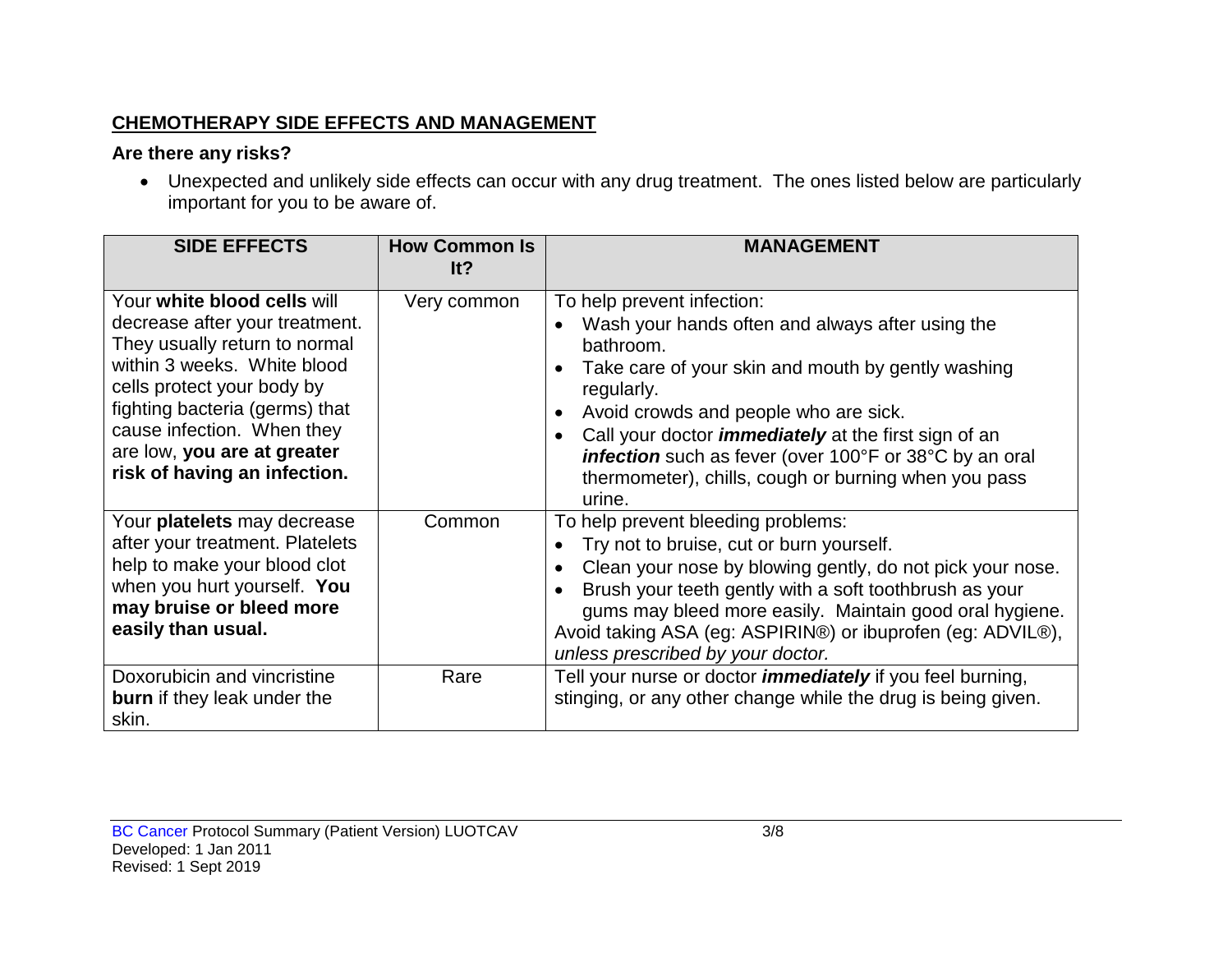| <b>SIDE EFFECTS</b>                                                                                                                                                  | <b>How Common Is</b><br>It? | <b>MANAGEMENT</b>                                                                                                                                                                                                                                                                                                                                           |
|----------------------------------------------------------------------------------------------------------------------------------------------------------------------|-----------------------------|-------------------------------------------------------------------------------------------------------------------------------------------------------------------------------------------------------------------------------------------------------------------------------------------------------------------------------------------------------------|
| Nausea and vomiting may<br>occur after your treatment and<br>may last for up to 24 hours.                                                                            | Very Common                 | You will be given a prescription for anti-nausea drug(s) to take<br>before your chemotherapy treatment and/or at home. It is<br>easier to prevent nausea than to treat it once it has happened,<br>so follow directions closely.<br>Drink plenty of liquids.<br>Eat and drink often in small amounts.<br>Try the ideas in "Food Choices to Control Nausea". |
| <b>Constipation or diarrhea may</b><br>occur.                                                                                                                        | Common                      | To help constipation:<br>Exercise if you can.<br>Drink plenty of liquids (8 cups a day).<br>Try ideas in "Suggestions for Dealing with Constipation".<br>To help diarrhea:<br>Drink plenty of liquids.<br>Eat and drink often in small amounts.<br>Avoid high fibre foods<br>as outlined in "Food Ideas to Help with Diarrhea".                             |
| Pain or tenderness may occur<br>where the needle was placed<br>in your vein.                                                                                         | Common                      | Apply cool compresses or soak in cool water for 15-20<br>$\bullet$<br>minutes several times a day.                                                                                                                                                                                                                                                          |
| Numbness or tingling of the<br>fingers or toes may occur.<br>This will slowly return to<br>normal once your treatments<br>are over. This may take<br>several months. | Common                      | Be careful when handling items that are sharp, hot or cold.<br>$\bullet$<br>Tell your doctor at your next visit, especially if you have<br>trouble with buttons, writing or picking up small objects.                                                                                                                                                       |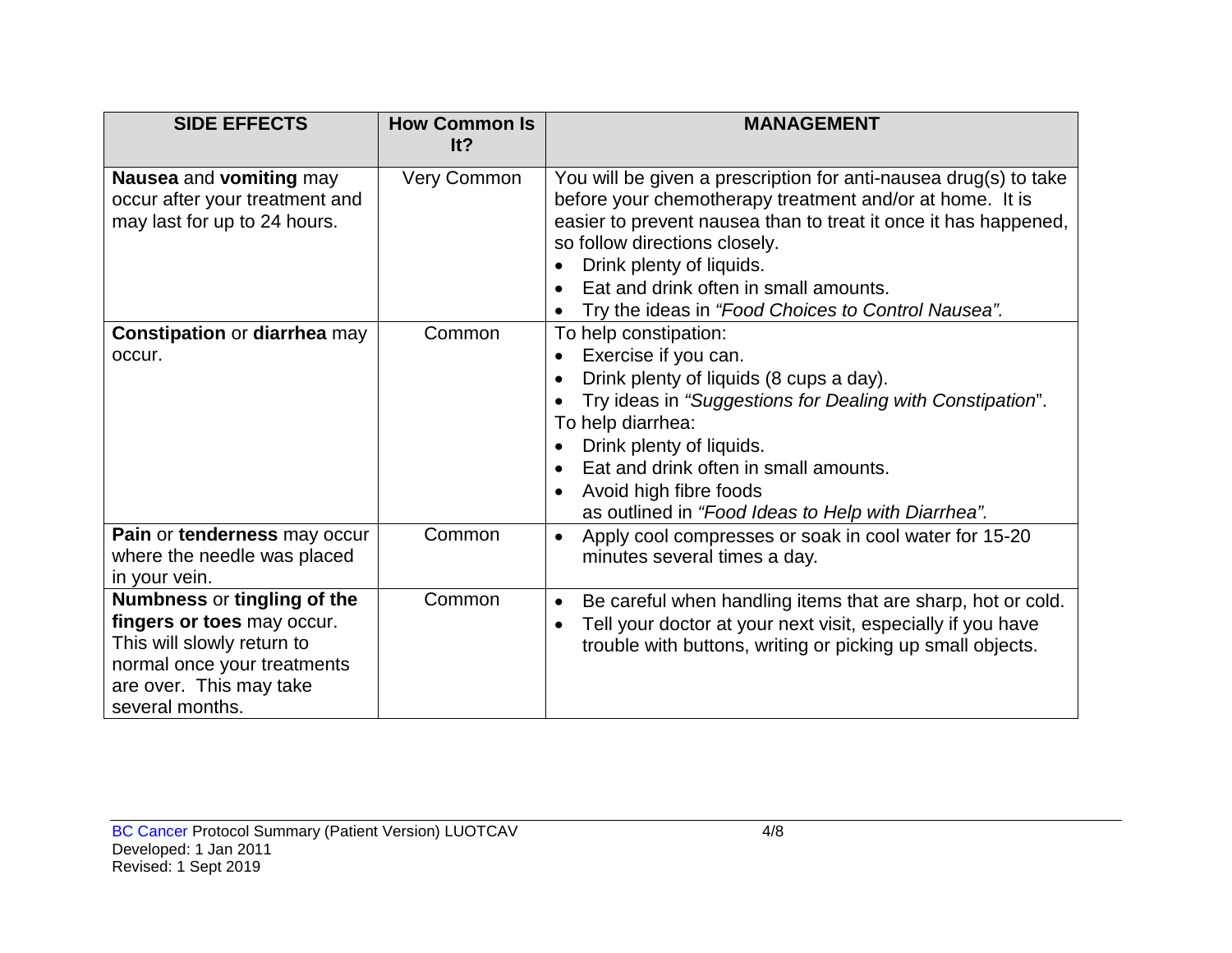| <b>SIDE EFFECTS</b>                                                                                                                                                                                                                                                                                                                                         | <b>How Common Is</b><br>It? | <b>MANAGEMENT</b>                                                                                                                                                                                                                                                                                                               |
|-------------------------------------------------------------------------------------------------------------------------------------------------------------------------------------------------------------------------------------------------------------------------------------------------------------------------------------------------------------|-----------------------------|---------------------------------------------------------------------------------------------------------------------------------------------------------------------------------------------------------------------------------------------------------------------------------------------------------------------------------|
| Hair loss is common and may<br>begin within a few days or<br>weeks of treatment. Your hair<br>may thin or you may become<br>totally bald. Your scalp may<br>feel tender. You may lose hair<br>on your face and body. Your<br>hair will grow back once your<br>treatments are over and<br>sometimes between<br>treatments. Colour and texture<br>may change. | Common                      | Use a gentle shampoo and soft brush.<br>$\bullet$<br>Care should be taken with use of hair spray, bleaches,<br>$\bullet$<br>dyes, perms.<br>Protect your scalp with a hat, scarf or wig in cold weather.<br>$\bullet$<br>Cover your head or apply sunblock on sunny days.<br>Apply mineral oil to your scalp to reduce itching. |
| Loss of appetite and weight<br>loss are common and may<br>persist after your treatments<br>are over.                                                                                                                                                                                                                                                        | Common                      | Try ideas in "High Energy High Protein Ideas" and in<br>$\bullet$<br>"Healthy Eating Using High Energy, High Protein Foods".                                                                                                                                                                                                    |
| Nasal congestion may occur<br>during administration of<br>cyclophosphamide. You may<br>experience runny eyes and<br>nose, sinus congestion and<br>sneezing during or<br>immediately after the infusion.                                                                                                                                                     | Uncommon                    | For persistent nasal congestion a decongestant such as<br>$\bullet$<br>pseudoephedrine (e.g., SUDAFED®), or a<br>decongestant/antihistamine can be used to relieve<br>symptoms.                                                                                                                                                 |
| Your skin may darken in<br>some areas such as your nails,<br>soles or palms.                                                                                                                                                                                                                                                                                | Uncommon                    | This will slowly return to normal once you stop treatment<br>$\bullet$<br>with doxorubicin.                                                                                                                                                                                                                                     |
| Headache, jaw pain and/or<br>muscle pain may occur.                                                                                                                                                                                                                                                                                                         | Uncommon                    | For minor pain, take acetaminophen (e.g., TYLENOL®).<br>$\bullet$                                                                                                                                                                                                                                                               |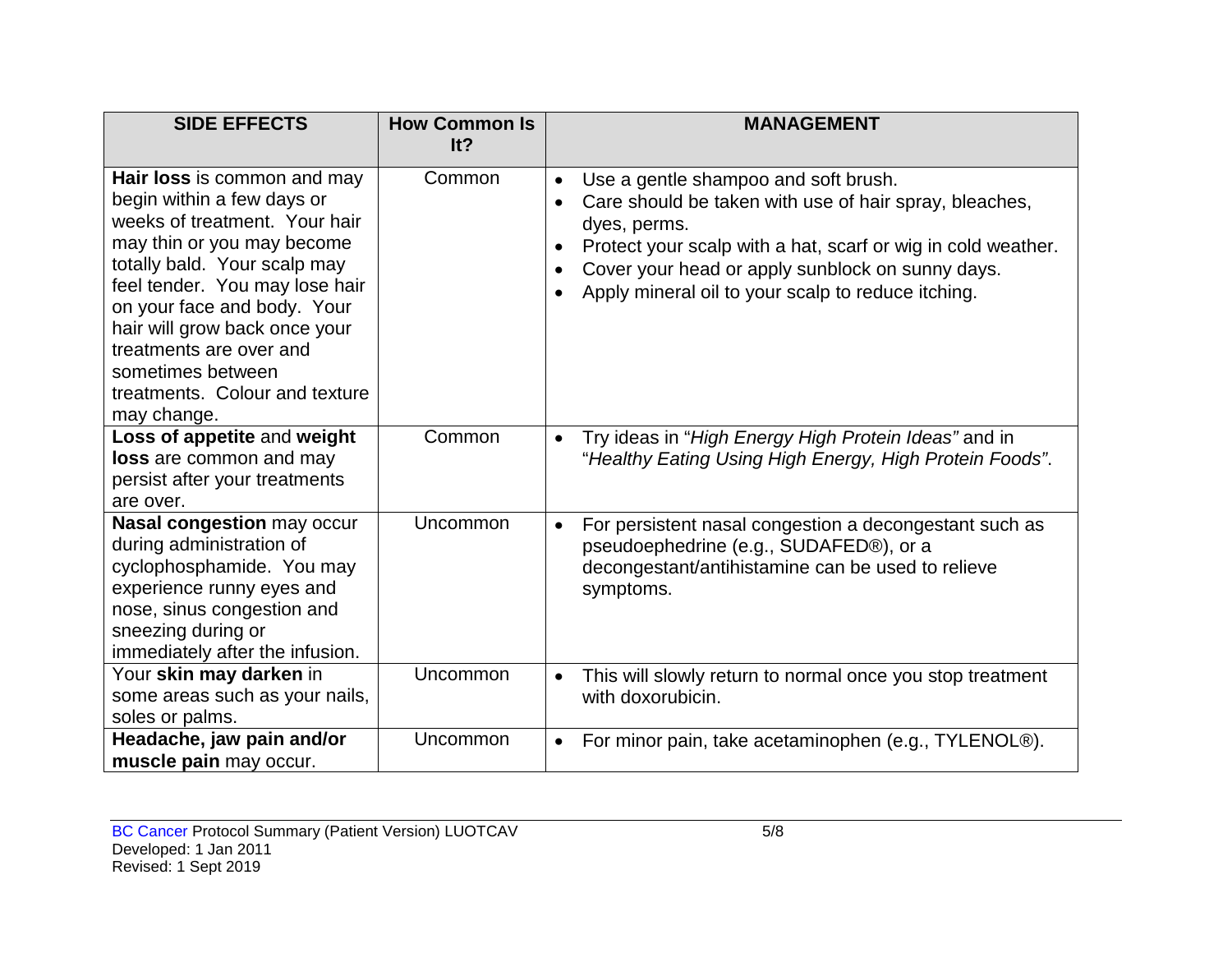| <b>SIDE EFFECTS</b>                                                                                                                                                                                     | <b>How Common Is</b><br>It? | <b>MANAGEMENT</b>                                                                                                                                                                                                                                                                                                                                                                                                                                                                                                                                                                                             |
|---------------------------------------------------------------------------------------------------------------------------------------------------------------------------------------------------------|-----------------------------|---------------------------------------------------------------------------------------------------------------------------------------------------------------------------------------------------------------------------------------------------------------------------------------------------------------------------------------------------------------------------------------------------------------------------------------------------------------------------------------------------------------------------------------------------------------------------------------------------------------|
| Sore mouth may occur a few<br>days after treatment. Mouth<br>sores can occur on the tongue,<br>the sides of the mouth or in the<br>throat. Mouth sores or<br>bleeding gums can lead to an<br>infection. | Uncommon                    | Brush your teeth gently after eating and at bedtime with a<br>very soft toothbrush. If your gums bleed, use gauze<br>instead of a brush. Use baking soda instead of toothpaste.<br>Make a mouthwash with $\frac{1}{2}$ teaspoon baking soda or salt in<br>1 cup warm water and rinse several times a day.<br>Try soft, bland foods like puddings, milkshakes and cream<br>soups.<br>Avoid spicy, crunchy or acidic food, and very hot or cold<br>foods.<br>Call your doctor if you are having difficulty eating or<br>drinking due to pain.<br>Try the ideas in "Help with Sore Mouth during<br>Chemotherapy" |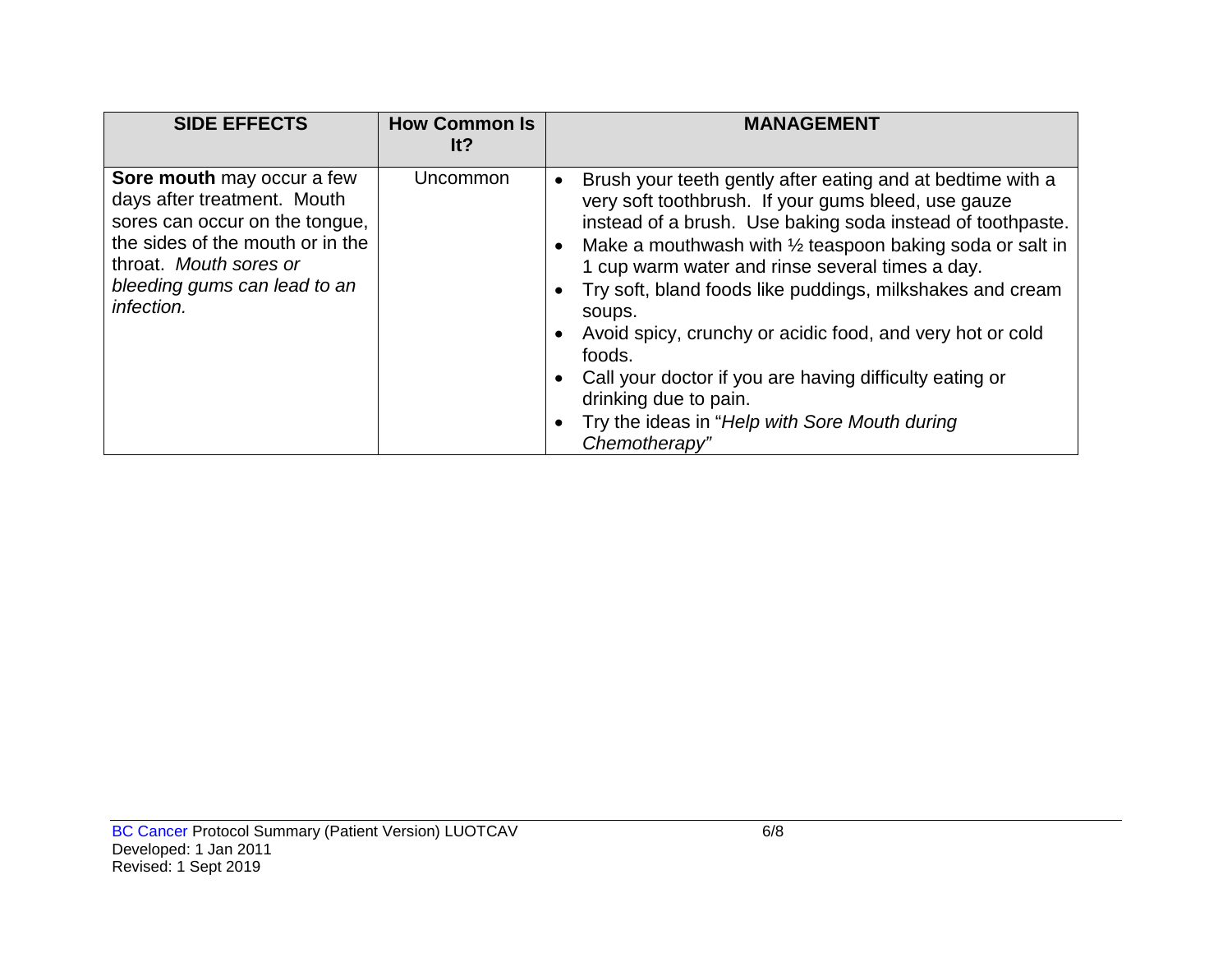# **INSTRUCTIONS FOR THE PATIENT**

# **What other drugs can interact with LUOTCAV?**

- Other drugs such as digoxin (LANOXIN®), cyclosporine (NEORAL®, SANDIMMUNE®), allopurinol, amiodarone, hydrochlorothiazide, indomethacin (INDOCID®), phenobarbital, phenytoin (DILANTIN®), warfarin (COUMADIN®), carbamazepine, isoniazid, nifedipine (ADALAT®), verapamil, some antifungal drugs (e.g., fluconazole) and certain antibiotics (e.g., erythromycin, ciprofloxacin) may interact with LUOTCAV. Tell your doctor if you are taking these or other drugs as you may need extra blood tests, your dose may need to be changed or your treatment may need to be held for a few days.
- Check with your doctor or pharmacist before you start taking any new prescription or non-prescription drugs.

## **Other important things to know:**

- Your doctor may tell you to drink plenty of liquids (e.g., 8-12 cups or 2000-3000 mL) every day. You may also be told to empty your bladder (pass urine) frequently, every 2 hours while you are awake and at bedtime for at least 24 hours after your treatment. Your doctor may also tell you to get up in the night to empty your bladder. This helps prevent bladder and kidney problems.
- Your urine may be pink or reddish for 1-2 days after your treatment. This is expected as doxorubicin is red and is passed in your urine.
- The drinking of alcohol (in small amounts) does not appear to affect the safety or usefulness of this treatment.
- This treatment may cause sterility in men and menopause in women. If you plan to have children, discuss this with your doctor before starting treatment.
- This treatment may damage sperm and may cause harm to the baby if used during pregnancy. It is best to use *birth control* while you are undergoing treatment. Tell your doctor right away if you or your partner becomes pregnant. Do not breast feed during treatment.
- Tell all doctors or dentists you see that you being treated with cyclophosphamide, doxorubicin and vincristine before you receive treatment of any form.

# **SEE YOUR DOCTOR OR GET EMERGENCY HELP IMMEDIATELY IF YOU HAVE:**

- Signs of an **infection** such as fever (over 100°F or 38°C by an oral thermometer), chills, cough, pain or burning when you pass urine.
- Signs of **bleeding problems** such as blood in urine or stools.
- Signs of an **allergic reaction** (rare) soon after a treatment including dizziness, fast heart beat, face swelling or breathing problems.
- Signs of **heart or lung problems** such as fast or uneven heartbeat, chest pain, chest pressure, shortness of breath or difficulty breathing, swelling of ankles or fainting.
- **Seizures** or **loss of consciousness**.